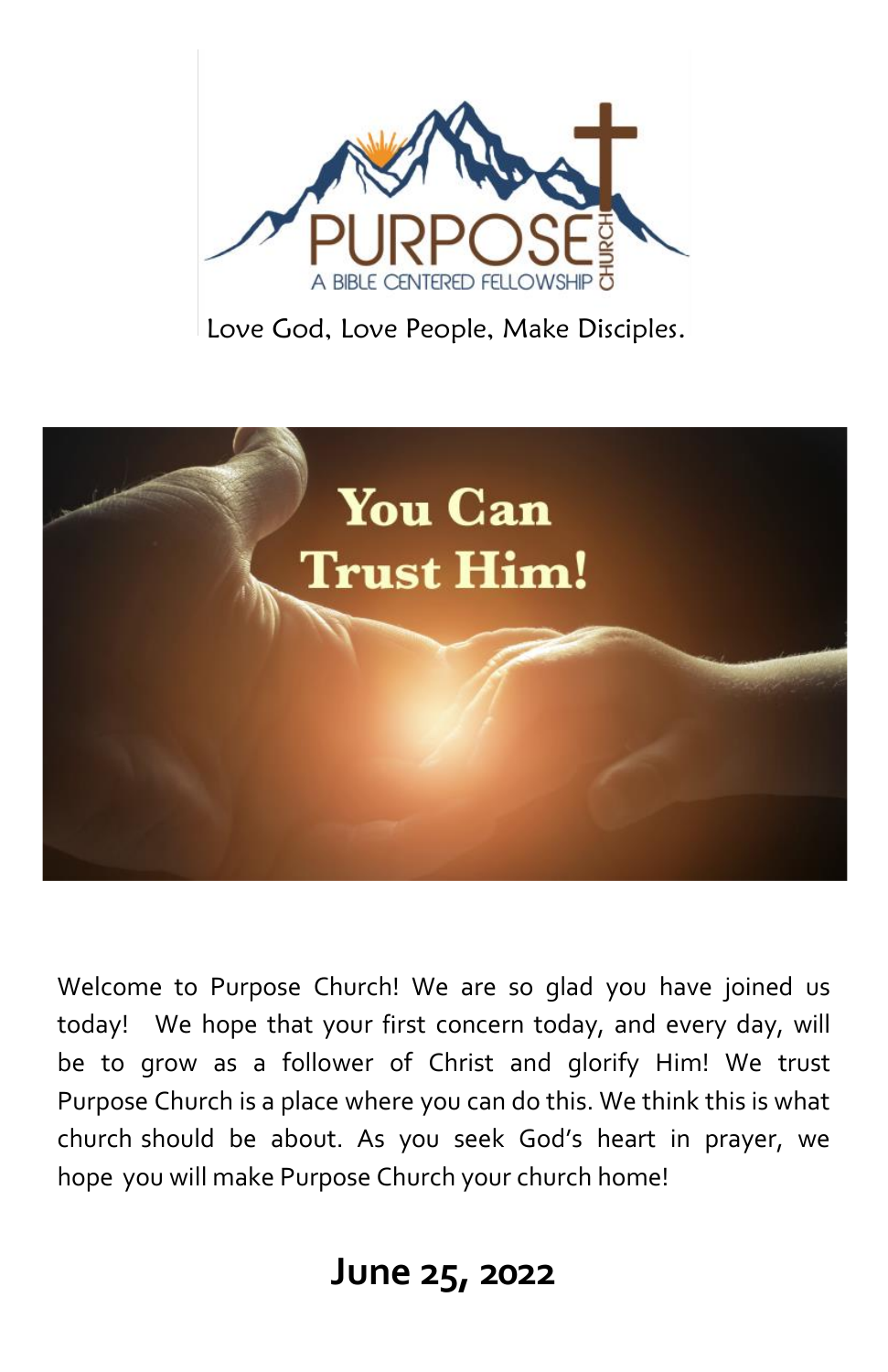

**Senior Pastor** 

Brian Thompson

**Elders** 

Matt McBurney - Elder Greg Coleman - Diaconate/Ushers Robert McDaniel - Elder Board Chair & Bldg Committee Chair Larry Pearson - Prayer Ministry

Ron Burley - Benevolence

**Women's Ministry Director** 

Conni Phillips

**Youth Group Leader** 

Manny Windhorst

**Children's Ministry Leader** 

Amy Lamson

**Church Office** 

Jennifer Charlick - Office Manager, Web Development & Social Media **Church Calendar (Events & Space)** 

Amy Materasso

**Missionary Care Team** 

Jennie Bingham

Jessica McBurney

Offering & Budgeted Need # Weeks Into Fiscal Year = 38 (09/27/21-06/18/22)

| <b>Last Week</b>        | <b>Last Week</b>    | <b>Weekly Budgeted</b>                    | <b>Fiscal Year Weekly</b> |
|-------------------------|---------------------|-------------------------------------------|---------------------------|
| <b>General Offering</b> | <b>Desig Giving</b> | Need                                      | <b>Average Giving</b>     |
| \$4,115                 | \$687               | \$6,882                                   | \$6,988                   |
| FYTD Budgeted Need:     | \$261,529           | FYTD Other Designated Giving: \$42,749    |                           |
| FYTD General Offering:  | \$265,557           | FYTD Designtd. Building Giving: \$239,450 |                           |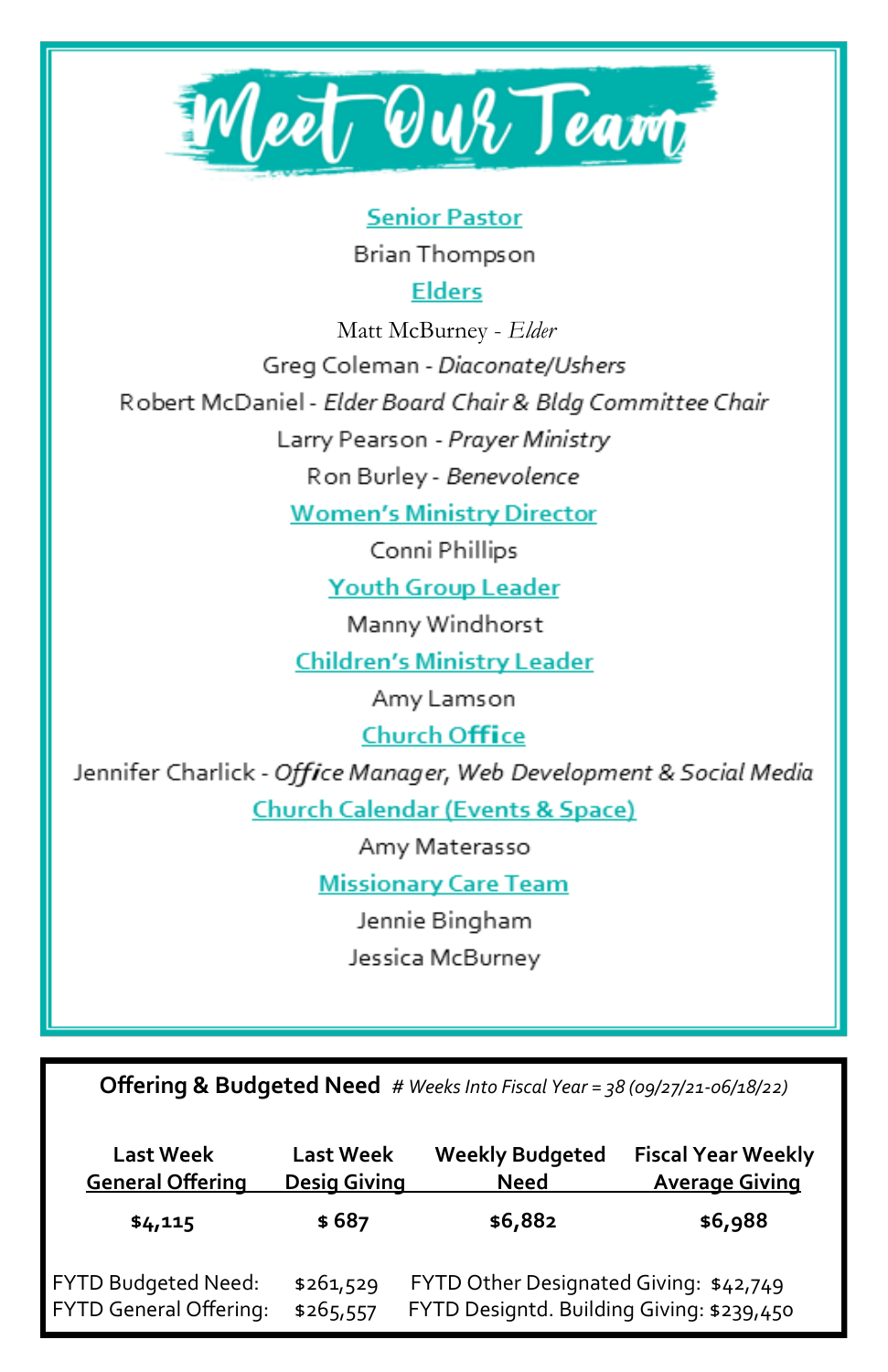## VBS WAS A BLAST!

Our teachers and volunteers worked hard and made VBS a great success! To give our team a break, we will not have Children's Church Tonight.

## **SWA**

## **ANNUAL MEETING AUGUST 5-7**

Register today at www.bit.ly/SWAmeeting and use code PURPOSE to waive the registration fee. Code is for Purpose Church congregants only.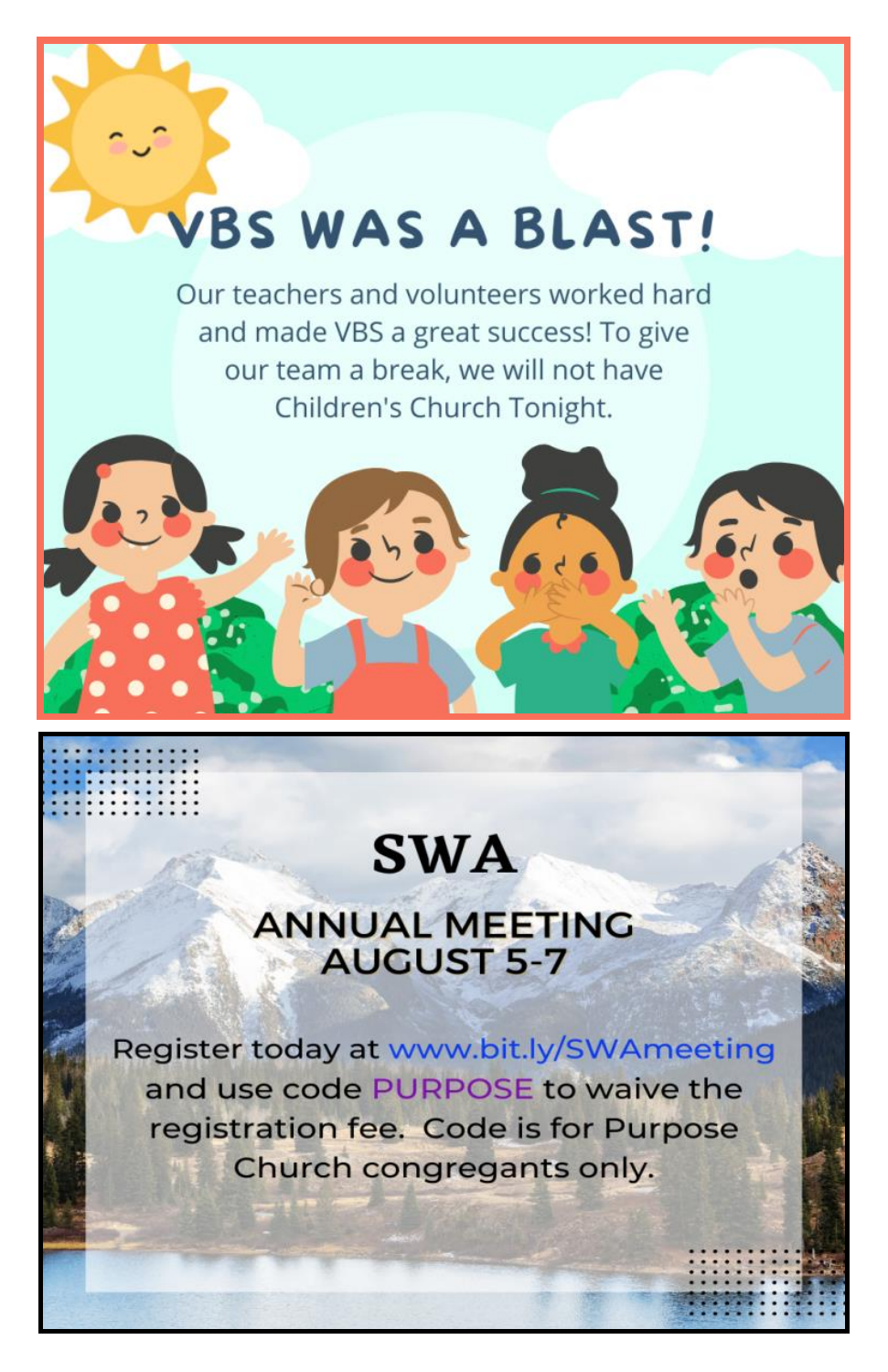# **Ladies Su**

We have planned a few get togethers for this summer. The days and times are varied. Come to one or come to all as your schedule permits. Please RSVP the Monday before each event. Hope to see you then.

## **Walk and Coffee**



We will meet at Milavec Lake, Frederick on July 9 at 7:30a to walk and will plan on sharing beverages at 8:00 at Stirlini's. Please come for one or the other or both.

## **Lunch Out**

We will dine at Pepper's Grille by Safeway at noon on July 30th. Please join in on a relaxing fellowship time.





## **Sundae Social**

We will meet at Harney Park, Firestone on August 19th from 7-8:30p. Sundae fixings will be provided.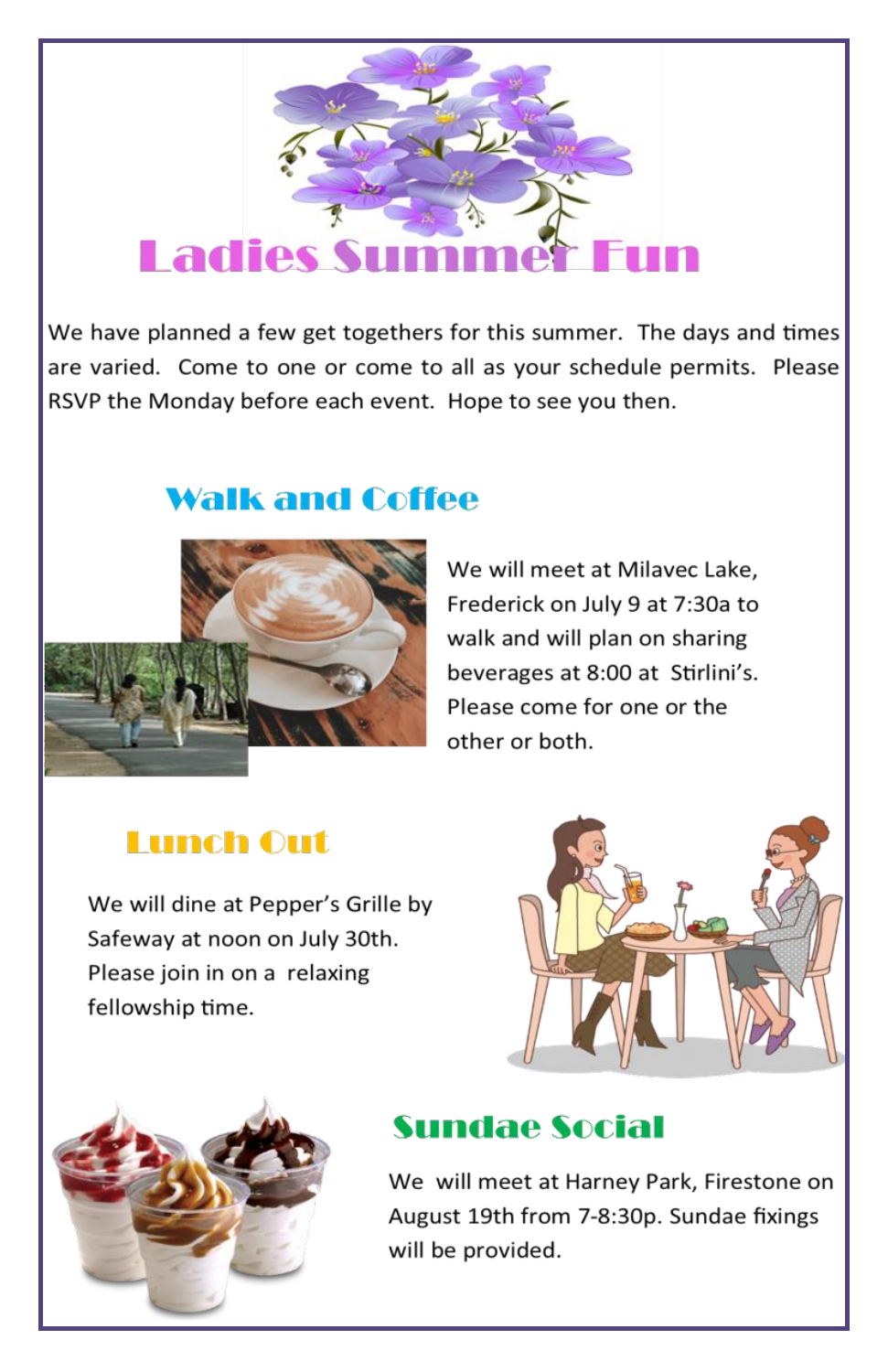## Want a Tomato Plant?



We have tomato plants available for transplant. We will start pulling them on Wednesday of next week. Please contact Audra at audra@purpose.church.

# **There** is

power...

in Prayer!

Purpose Church, we need to PRAY our building project through to completion! So many obstacles have come up against this project, but God will give us the victory through PRAYER! Join us at 7:00 p.m. at our building site at 9993 CR II in Firestone and let's seek God's blessing to finish this project! All ages are welcome to come and pray! THERE IS POWER... IN PRAYER!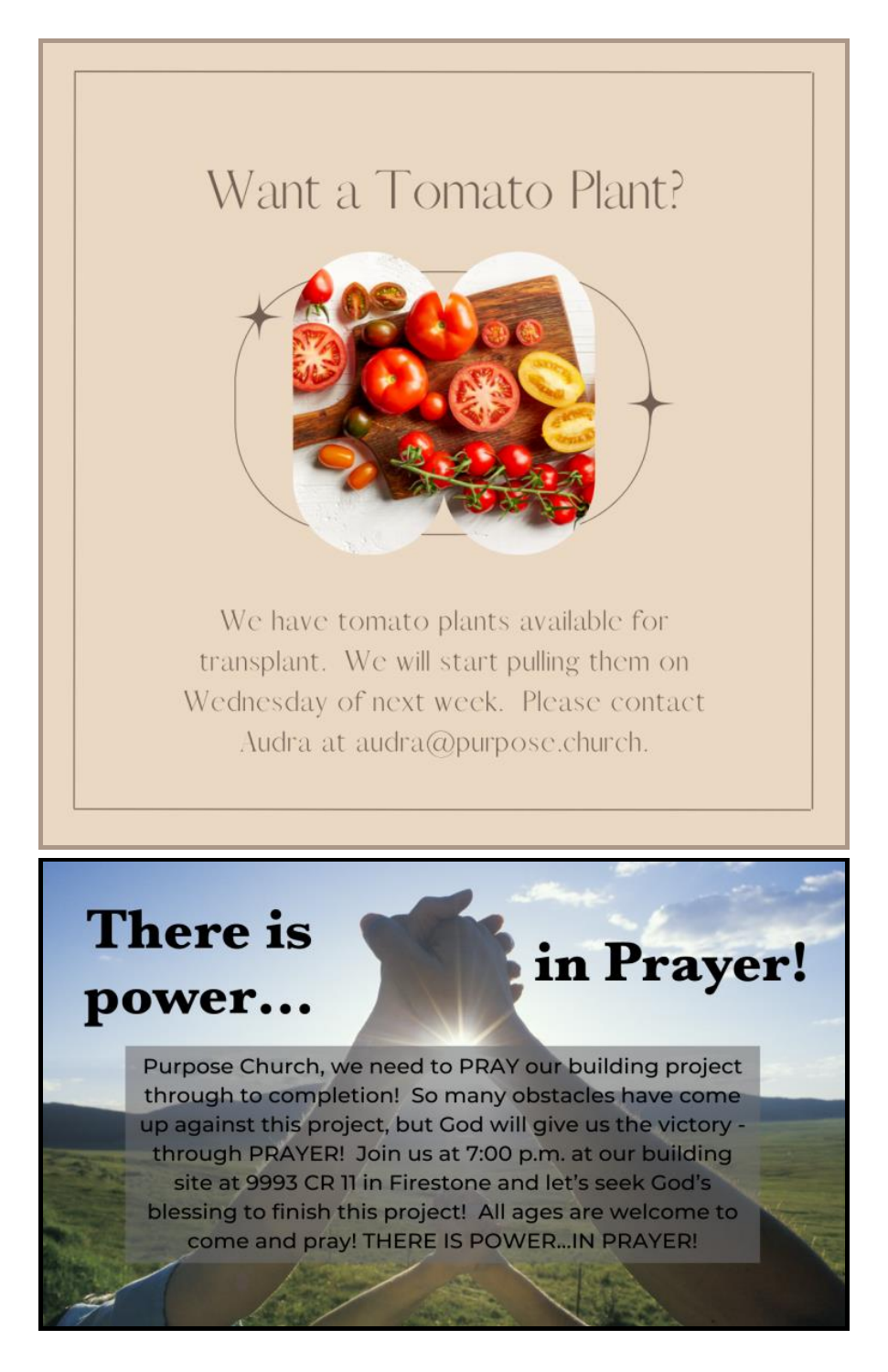## **Request from Camp Salvation:**



**Camp Salvation** has had to cancel Middle School Camp week one due to a lack of cabin counselors. We only have one counselor for the 2nd Junior High week, and we need at least two more cabin counselors to proceed with Middle School Camp. Getting cleared to be a counselor needs to be started asap. If a male and are interested. you are please contact Manny Windhorst 702-533-2304



# **FAITH DAY POSTGAME CONCERT FEATURING WE THE KINGDOM**

Coming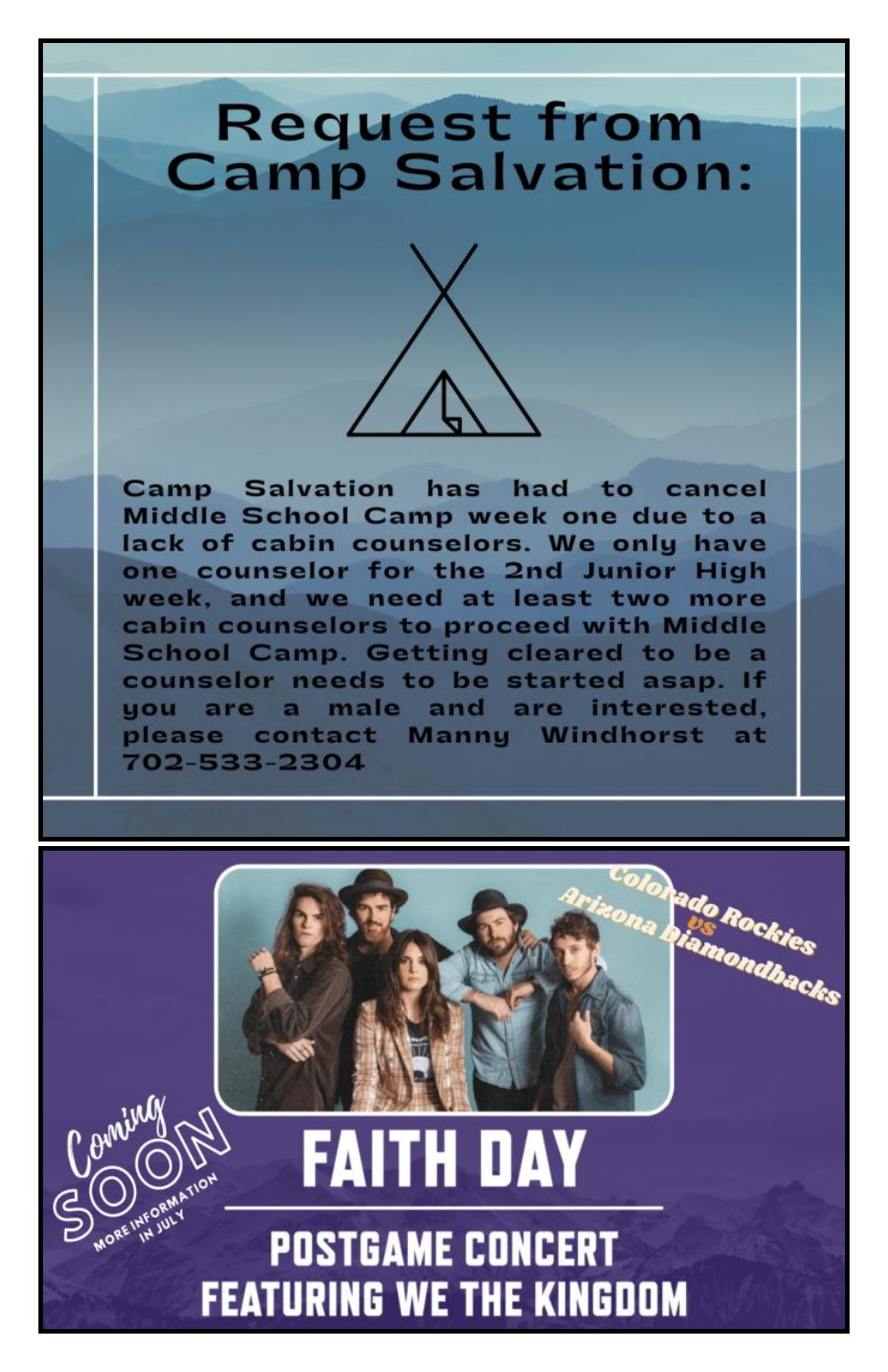

#### **Sunday, June 26, 2022**

6:00-8:00 pm Life Group at the McBurney House

#### **Tuesday, June 28, 2022**

6:30-7:30 am Men's Bible Study at White Fields Church 3:00-4:15 pm Church Prayer at The Farm

7:00-8:30 pm DelGrosso Home Group at the DelGrosso House

## **Wednesday, June 29, 2022**

6:30-8:30 pm Youth Group at The United Power Building 7:00-8:00 pm Church Prayer Night at The Farm

#### **Saturday, July 2, 2022**

5:00-6:30 pm Worship Service at White Fields Church

## **Sunday, July 3, 2022**

6:00-8:00 pm Life Group at the McBurney House

#### **Monday, July 4. 2022**

Fourth of July: Office Closed

## **Tuesday, July 5, 2022**

6:30-7:30 am Men's Bible Study at White Fields Church 7:00-8:30 pm DelGrosso Home Group at the DelGrosso House 5:30-8:30 pm Elder Shepherding Meeting at The Farm **Wednesday, July 6, 2022**

6:30-8:30 pm Youth Group at The United Power Building